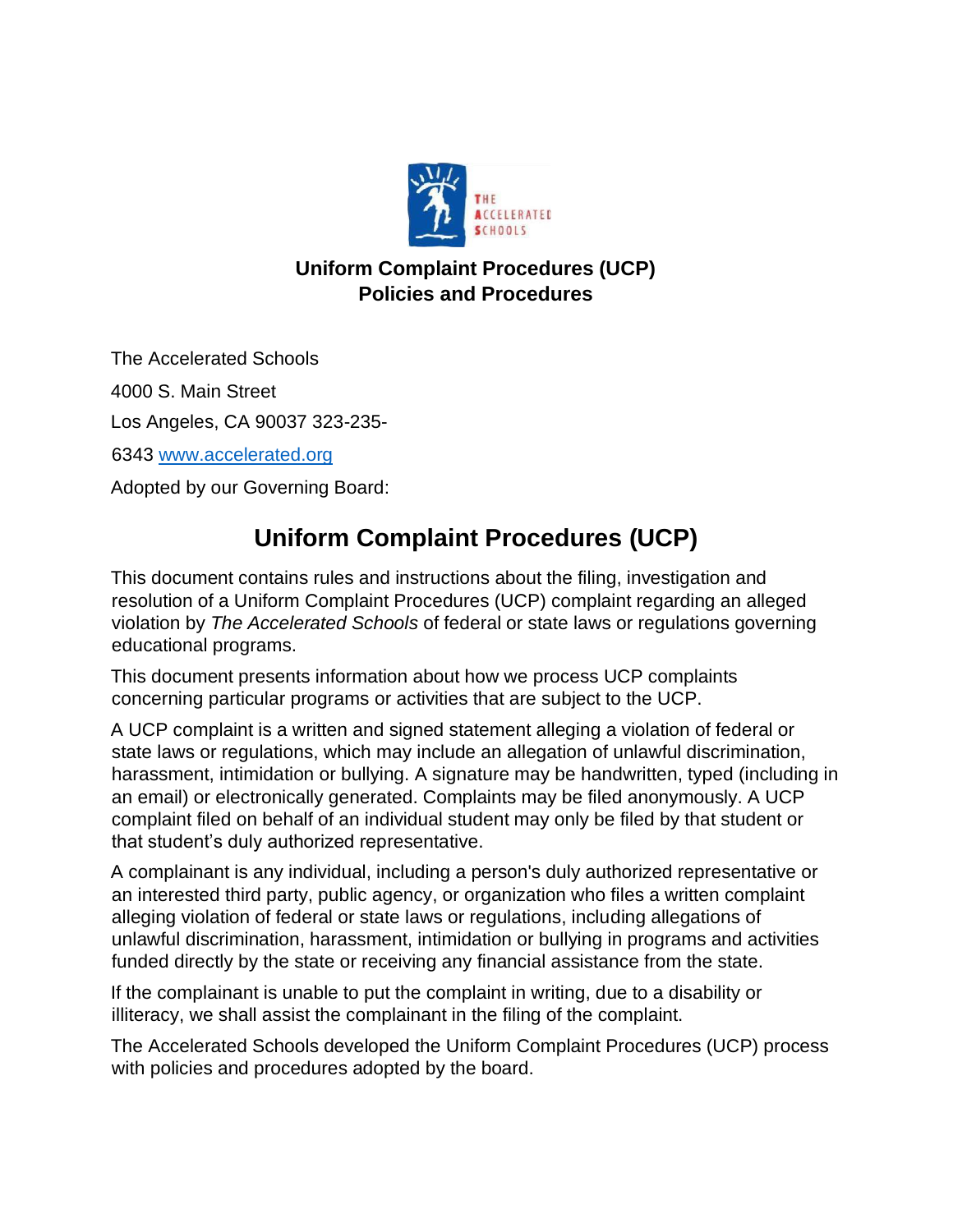According to state and federal codes and regulations, the programs and activities subject to the UCP are:

- Accommodations for Pregnant and Parenting Pupils
- Adult Education
- After School Education and Safety
- Agricultural Career Technical Education
- Career technical and technical education and career technical and technical training programs
- Child care and development programs
- Compensatory Education
- Consolidated categorical aid programs
- Course Periods without Educational Content
- Discrimination, harassment, intimidation, or bullying against any protected group as identified under *Education Code (EC)* sections 200 and 220 and Government Code Section 11135, including any actual or perceived characteristic as set forth in *Penal Code* Section 422.55, or on the basis of a person's association with a person or group with one or more of these actual or perceived characteristics, in any program or activity conducted by an educational institution, as defined in *EC* Section 210.3, that is funded directly by, or that receives or benefits from, any state financial assistance. • Educational and graduation requirements for pupils in foster care, pupils who are homeless, pupils from military families and pupils formerly in Juvenile Court now enrolled in a school district
- Every Student Succeeds Act
- Local control and accountability plans (LCAP)
- Migrant Education
- Physical Education Instructional Minutes
- Pupil Fees
- Reasonable Accommodations to a Lactating Pupil
- Regional Occupational Centers and Programs
- School Plans for Student Achievement
- School Safety Plans
- Schoolsite Councils
- State Preschool
- State Preschool Health and Safety Issues in LEAs Exempt from Licensing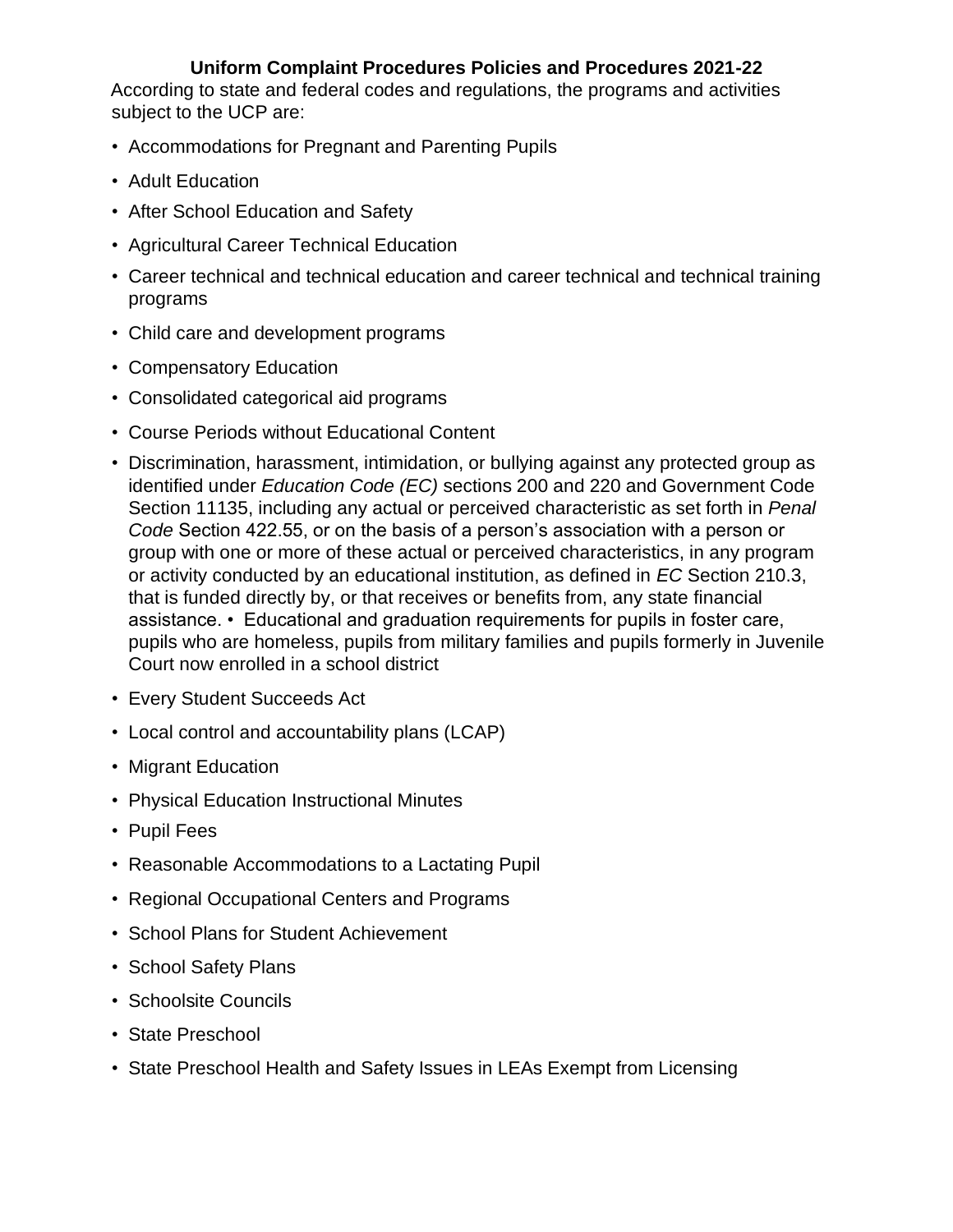And any other state or federal educational program the State Superintendent of Public Instruction (SSPI) of the California Department of Education (CDE) or designee deems appropriate.

The UCP no longer addresses complaints relative to child nutrition, which are addressed in federal regulations and in Title 5, Sections 15580 through 15584. 5 *CCR* 4610(c).

The UCP no longer addresses complaints relative to special education, which are addressed in federal regulations and in Title 5, Sections 3200 through 3205. 5 *CCR* 4610(d).

The following complaints shall be referred to the specified agencies for appropriate resolution and are not subject to our UCP complaint procedures set forth in this document:

(a) Allegations of child abuse shall be referred to the applicable County Department of Social Services (DSS), Protective Services Division or appropriate law enforcement agency.

(b) Health and safety complaints regarding licensed facilities operating a Child Development Program shall be referred to DSS.

(c) Employment discrimination complaints shall be sent to the State Department of Fair Employment and Housing (DFEH). The complainant shall be notified in writing in a timely manner of any DFEH transferal.

(d) Allegations of fraud shall be referred to the Legal, Audits and Compliance Branch in the California Department of Education (CDE).

### **The Responsibilities of The Accelerated Schools**

We shall have the primary responsibility to ensure compliance with applicable state and federal laws and regulations. We shall investigate and seek to resolve, in accordance with the our approved UCP process, complaints alleging failure to comply with applicable state and federal laws and regulations including, but not limited to, allegations of discrimination, harassment, intimidation, or bullying or noncompliance with laws relating to all programs and activities we implement that are subject to the UCP.

#### **The UCP Annual Notice**

We disseminate on an annual basis the UCP Annual Notice which is a written notice of our approved UCP complaint procedures to all of our students, employees, parents or guardians of its students, school and district advisory committee members, appropriate private school officials or representatives, and other interested parties.

This notice may be made available on our website and shall include the following: • information regarding allegations about discrimination, harassment, intimidation, or bullying;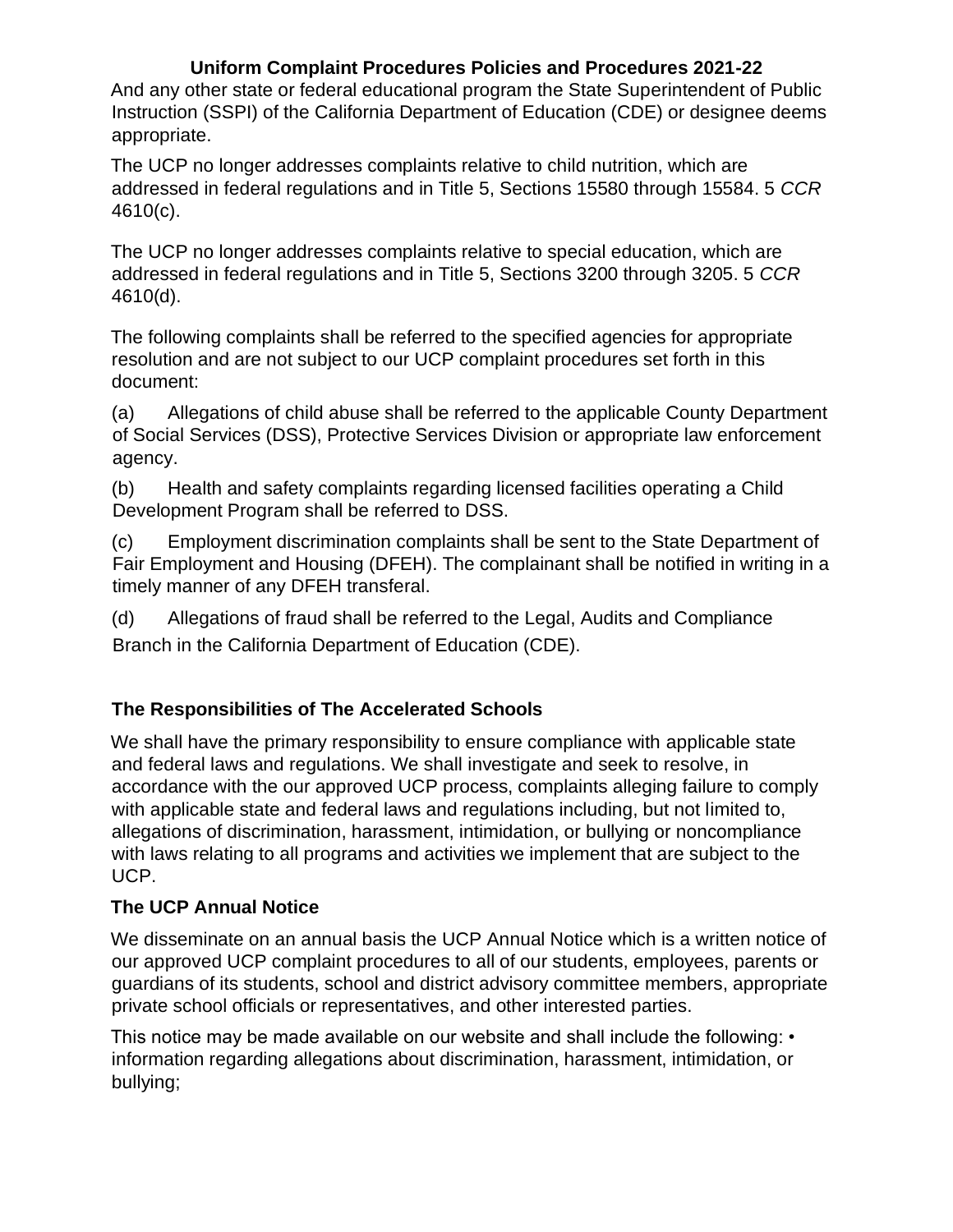- the list of all federal and state programs within the scope of the UCP;
- the title of the position whose occupant is responsible for processing complaints, and the identity(ies) of the person(s) currently occupying that position, if known;
- a statement that the occupant responsible for processing complaints is knowledgeable about the laws and programs that they are assigned to investigate;

#### **Filing UCP Complaints**

All UCP complaints shall be filed no later than one year from the date the alleged violation occurred.

Complaints within the scope of the UCP are to be filed with the person responsible for processing complaints*:* 

**Name or title:** Lenita Lugo, Director of Curriculum and Instruction

**Unit or office:** The Accelerated Schools

**Address:** 4000 S. Main Street, Los Angeles, CA 90037

**Phone:** 323-235-6343

**E-mail address:** llugo@accelerated.org

The above, responsible for compliance and investigations, is knowledgeable about the laws and programs assigned to investigate.

A pupil fee includes a purchase that a pupil is required to make to obtain materials, supplies, equipment, or clothes associated with an educational activity.

A pupil fees complaint may be filed with the principal of a school or with our superintendent or their designee. A pupil fees complaint may be filed anonymously, that is, without an identifying signature, if the complaint provides evidence or information leading to evidence to support an allegation of noncompliance.

For complaints relating to Local Control and Accountability Plans (LCAP), the date of the alleged violation is the date when the reviewing authority approves the LCAP or annual update that we adopted. An LCAP complaint may be filed anonymously, that is, without an identifying signature, if the complaint provides evidence or information leading to evidence to support an allegation of noncompliance.

We advise complainants of the right to pursue civil law remedies that may be available under state or federal discrimination, harassment, intimidation or bullying laws, including, but not limited to, injunctions, restraining orders, or other remedies or orders that may also be available to complainants.

### **Investigating UCP Complaints**

The UCP complaint investigation is our administrative process for the purpose of gathering data regarding the complaint. We provide an opportunity for complainants and/or representatives to present evidence or information.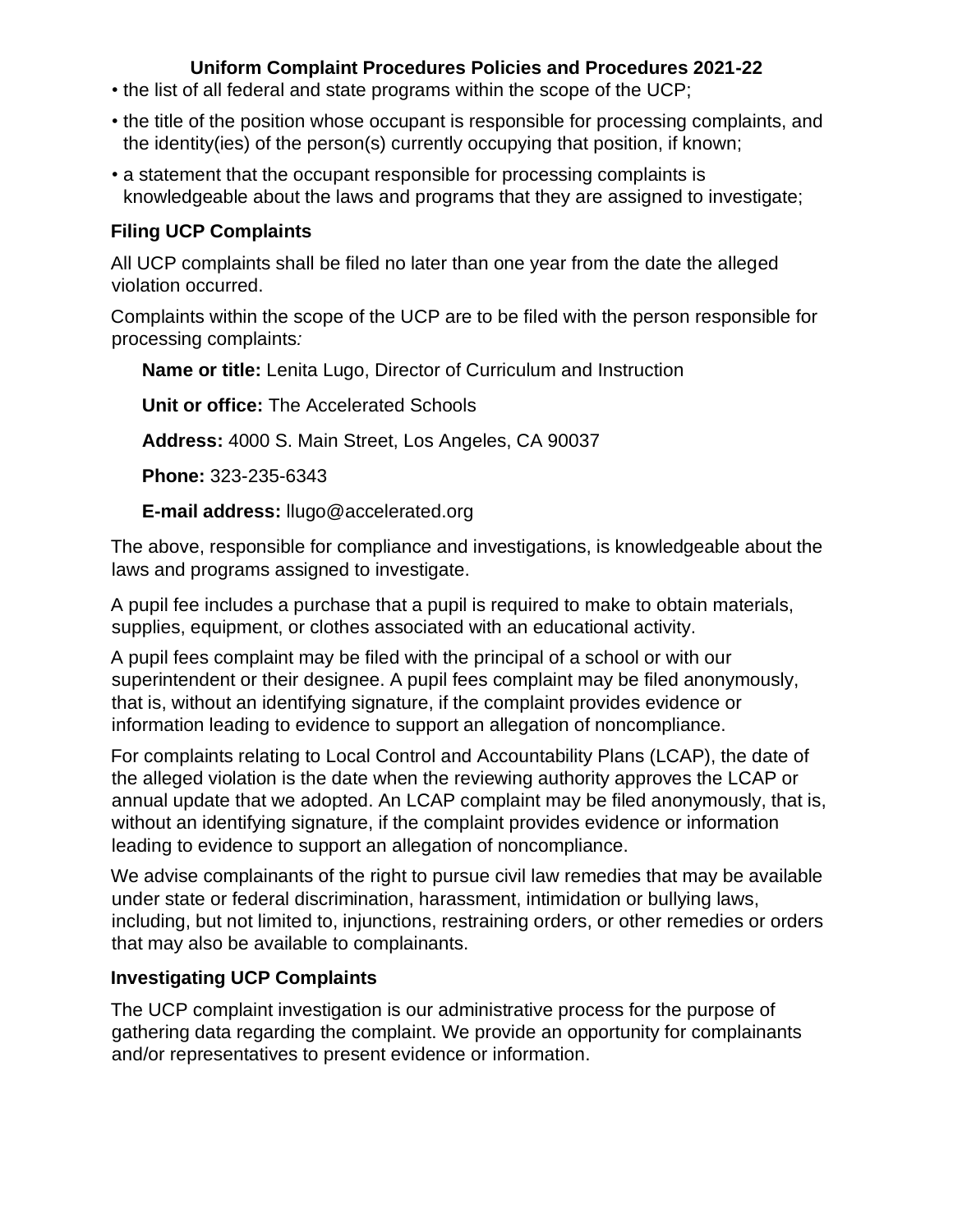Refusal by the complainant to provide the investigator with documents or other evidence related to the allegations in the complaint, or to otherwise fail or refuse to cooperate in the investigation or engage in any other obstruction of the investigation, may result in the dismissal of the complaint because of a lack of evidence to support the allegations.

Refusal by The Accelerated Schools to provide the investigator with access to records and/or other information related to the allegation in the complaint, or to otherwise fail or refuse to cooperate in the investigation or engage in any other obstruction of the investigation, may result in a finding based on evidence collected that a violation has occurred and may result in the imposition of a remedy in favor of the complainant.

We ensure that complainants are protected from retaliation.

We investigate all allegations of unlawful discrimination, harassment, intimidation or bullying against any protected group. Unlawful discrimination, harassment, intimidation or bullying complaints shall be filed no later than six months from the date the alleged discrimination, harassment, intimidation or bullying occurred, or six months from the date the complainant first obtained knowledge of the facts of the alleged discrimination, harassment, intimidation or bullying.

#### **UCP Complaint Resolution**

We will thoroughly investigate the UCP complaint and issue a written Investigation Report to the complainant within 60 calendar days from the date of the receipt of the complaint, unless the complainant agrees in writing to an extension of time.

This Investigation Report will contain the following elements:

- the findings of fact based on the evidence gathered;
- a conclusion that provides a clear determination for each allegation as to whether we are in compliance with the relevant law;
- corrective actions if we find merit in a complaint:

for complaints regarding Pupil Fees; LCAP; Physical Education Instructional Minutes, or Course Periods without Educational Content, the remedy shall go to all affected pupils, parents, and guardians,

for all other complaints within the scope of the Uniform Complaint Procedures the remedy shall go to the affected pupil,

With respect to a Pupil Fees complaint, corrective actions shall include reasonable efforts to ensure full reimbursement to all pupils, parents and guardians who paid a pupil fee within one year prior to the filing of the complaint;

- a notice of the complainant's right to appeal our Investigation Report to the Department of Education (CDE); and
- the procedures to be followed for initiating an appeal to the CDE.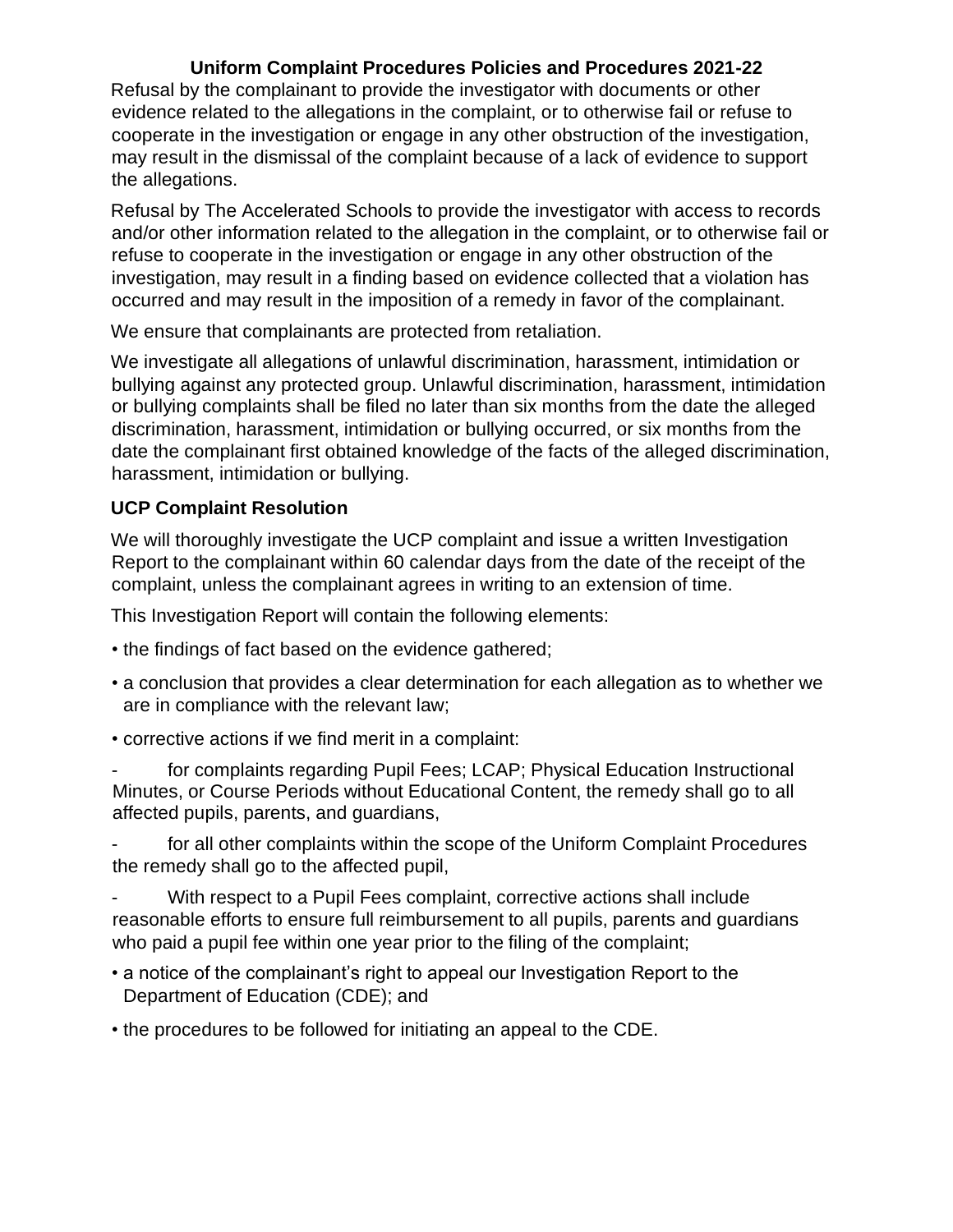#### **UCP Complaint Appeal Process**

An appeal is a written and signed request by the complainant to the CDE seeking review of an LEA Investigation Report that was issued in response to a properly-filed complaint. A signature may be handwritten, typed (including in an email) or electronically-generated.

The complainant may appeal our Investigation Report of a UCP complaint to the CDE by filing a written appeal within 30 calendar days of the date. In order to request an appeal, the complainant must specify and explain the basis for the appeal, including at least one of the following:

- The Accelerated Schools failed to follow its complaint procedures, and/or
- the Investigation Report lacks material findings of fact necessary to reach a conclusion of law, and/or
- the material findings of fact in the Investigation Report are not supported by substantial evidence, and/or
- the legal conclusion in the Investigation Report is inconsistent with the law, and/or
- in a case in which we were found in noncompliance, the corrective actions fail to provide a proper remedy.

The appeal shall be sent with: (1) a copy of the locally filed complaint; and (2) a copy of the LEA Investigation Report.

The appeal shall be sent with: (1) a copy of the locally filed complaint; and (2) a copy of the LEA Investigation Report. LEAs shall provide the investigative file to CDE within 10 days of notification of an appeal. An LEA's failure to provide a timely and complete response may result in the CDE ruling on the appeal without considering information from the LEA. 5 *CCR* 4633(a).

If the CDE finds merit in an appeal, it must issue corrective actions as appropriate and including a remedy to the affected pupil, or in the case of complaints involving pupil fees, courses of study, instructional minutes for physical education and local control and accountability plans, a remedy to all affected pupils, parents and guardians. 5 *CCR* 4633(g)(3).

The CDE must issue an appeal Decision within 60 days, unless extended by written agreement with the Appellant, or the CDE documents exceptional circumstances and informs the Appellant, or the CDE receives notice that the matter has been resolved at the local level, or the CDE receives notice that the matter has been judicially decided. 5 *CCR* 4633(h).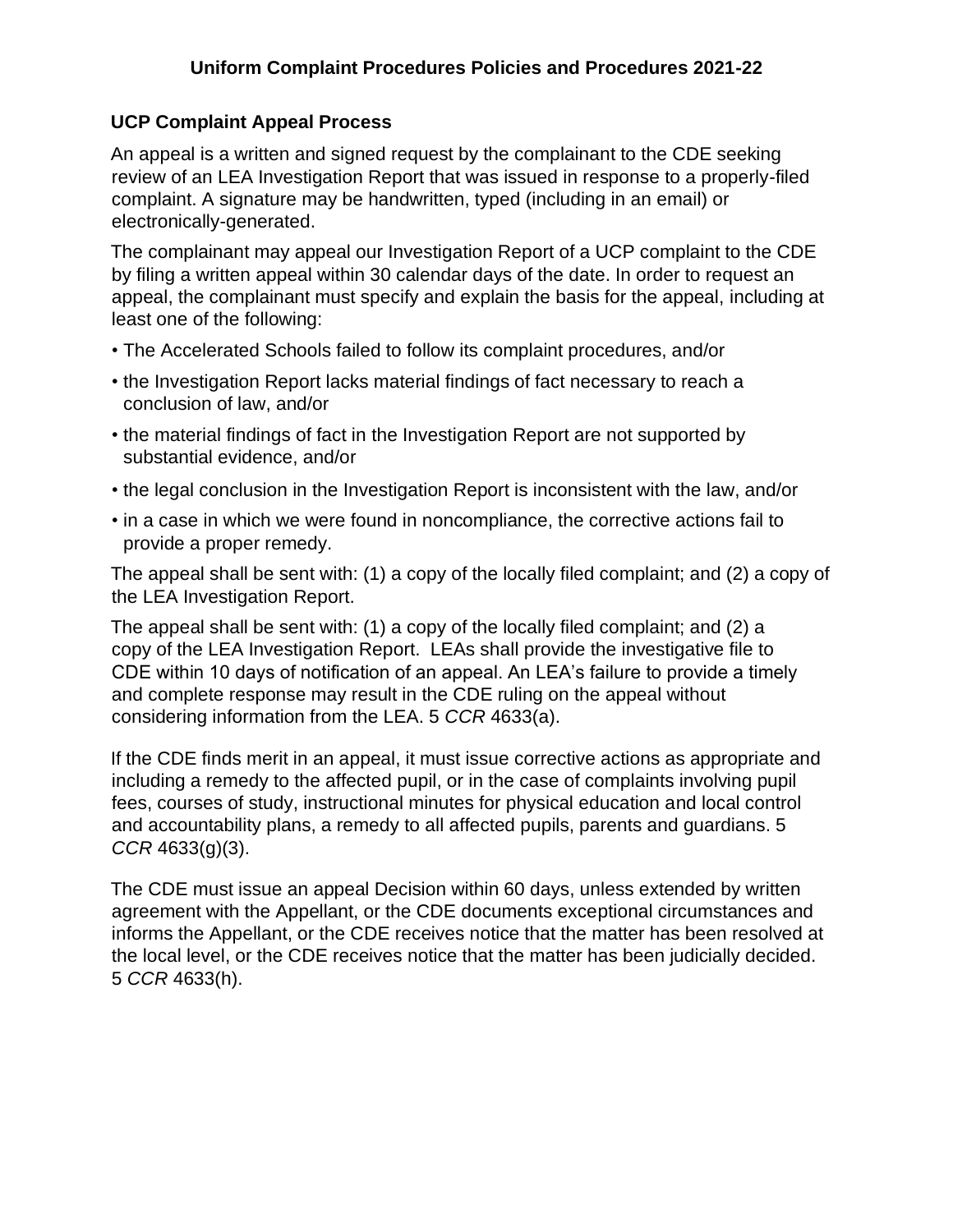A written appeal of the decisions and/or findings may be directed to The Accelerated School (TAS) Board of Trustees:

> Mrs. Grace Lee-Chang, CEO The Accelerated Schools 4000 South Main Street Los Angeles, California 90037 Telephone: (323) 235-6343

Appeals of District decisions regarding allegations of discrimination, harassment, intimidation, or bullying may be sent to:

> California Department of Education Office for Equal Opportunity 1430 N Street, Suite 4206

Sacramento, CA 95814

Appeals of District decisions regarding educational program complaints should be sent to:

California Department of Education

Categorical Programs Complaints Management Office 1430 N Street, Suite 6408

Sacramento, CA 95814

Appeals of District decisions regarding special education compliance should be sent to:

California Department of Education

Procedural Safeguards Referral Service 1430 N Street, Suite 2401

Sacramento, CA 95814

This appeal to TAS Board of Trustees and/or to the CDE must fully explain the basis for the appeal, stating how the facts of the agency's Decision are incorrect and/or the law is misapplied.

The appeal shall be sent with (1) a copy of the locally filed complaint and (2) a copy of the Decision.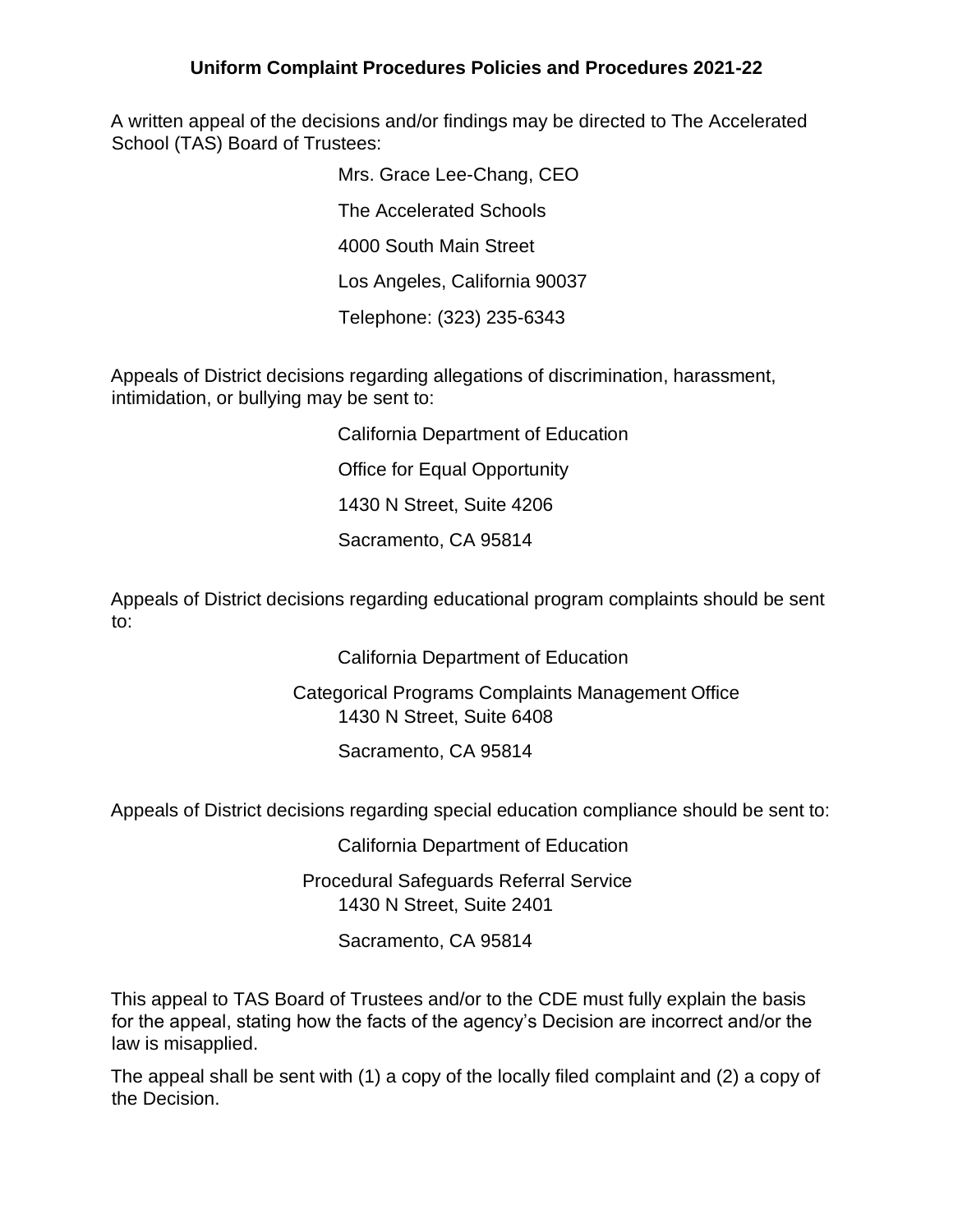### **Reconsideration of an Appeal (5CCR 4635)**

- Within 30 days of the date of the CDE's appeal Decision, either party may request reconsideration. 5 *CCR* 4635(a).
- On reconsideration, the CDE will not consider new information unless it was unknown during the appeal and could not have become known with due diligence. 5 *CCR* 4635(b).
- The CDE must act on the reconsideration request within 60 days. During the reconsideration period, the CDE appeal Decision remains in effect and enforceable, unless stayed by a court. 5 CCR 4635(c).

### **Direct State Intervention (5** *CCR* **4650 through 4664)**

- The CDE may at its discretion directly intervene without waiting for an LEA investigation in certain enumerated situations (the regulation previously stated that the CDE must directly intervene in certain situations). 5 *CCR* 4650(a).
- The CDE must directly intervene if the complaint alleges that an agency that is not an LEA violated laws relating to a Child Care and Development program. 5 *CCR* 4650(b).
- When CDE declines direct intervention in an anonymous complaint, the CDE will not forward the complaint to the LEA without the complainant's permission. 5 *CCR* 4651(b).
- When the CDE directly intervenes, the CDE must issue a Department Investigation Report within 60 days, unless the parties have agreed to extend the timeline or the CDE documents exceptional circumstances and informs the complainant, or the matter has been resolved at the local level or judicially decided. 5 *CCR* 4664(b).

#### **Reconsideration of a Direct Intervention (5** *CCR* **4665)**

- Within 30 days of the date of the CDE's Investigation Report, either party may request reconsideration (previously 35 days). 5 *CCR* 4665(a).
- On reconsideration, the CDE will not consider new information unless it was unknown during the investigation and could not have become known with due diligence. 5 *CCR* 4665(b).
- The CDE must act on the reconsideration request within 60 days (previously 35 days). During the reconsideration period, the CDE Investigation Report remains in effect and enforceable, unless stayed by a court. 5 *CCR* 4665(c).